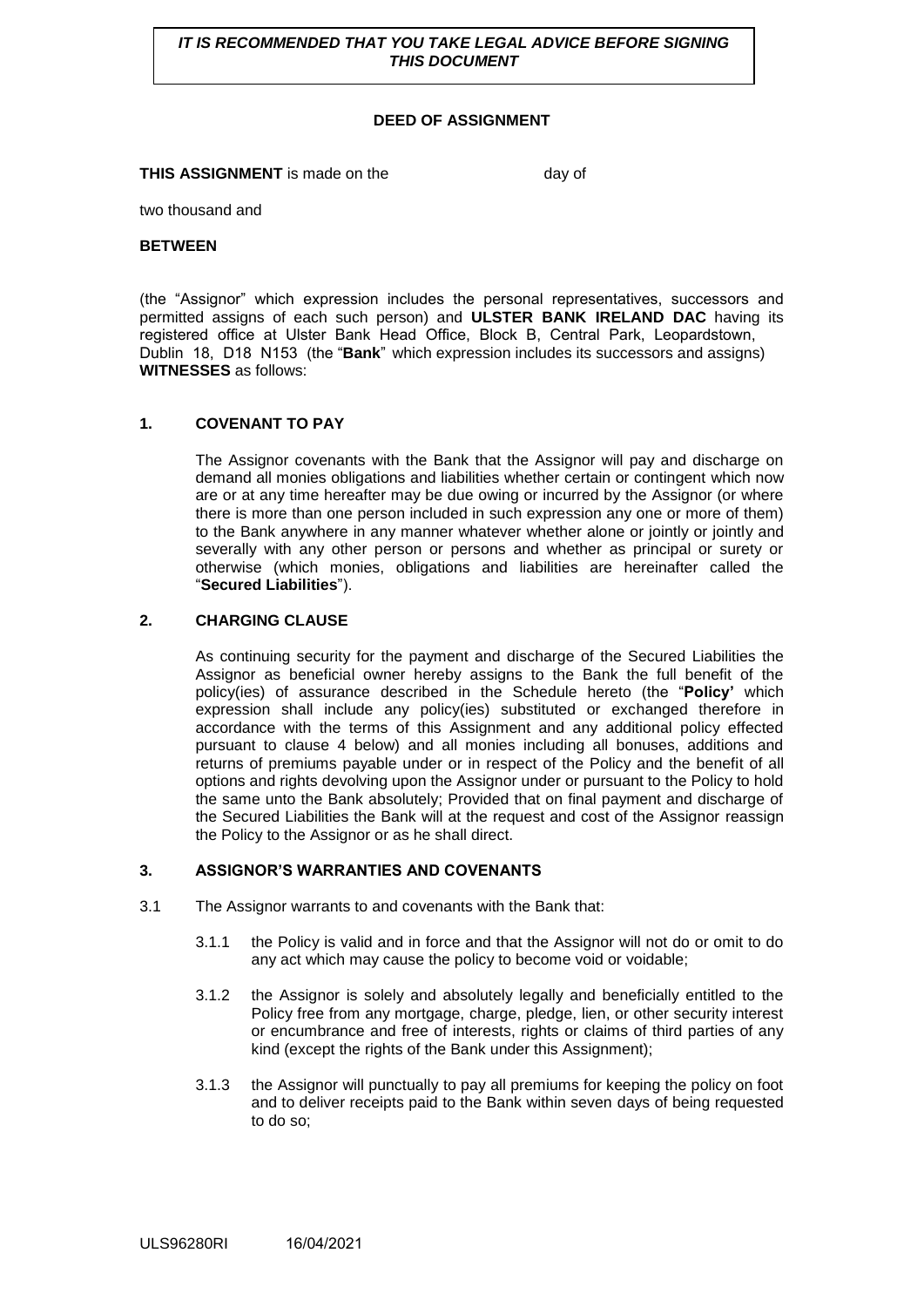- 3.1.4 if the Policy becomes void or lapses the Assignor will at his own costs effect a new one for a sum not less (and having a surrender value and death benefit not less) than the sum assured by the earlier policy and the new policy shall be subject in all respects to this Assignment and all the covenants and provisions of this Assignment shall apply;
- 3.1.5 the Assignor has not borrowed from the assurers issuing the policy or any other person pursuant to any privilege conferred by the Policy;
- 3.1.6 the Assignor will not (i) assign or otherwise dispose of the Policy or (ii) create or permit to subsist any mortgage, charge, pledge, lien, or other security interest or encumbrance or any interest, right or claim of third parties of any kind on, over, with respect to or otherwise affecting the Policy (except the rights of the Bank under this Assignment);
- 3.1.7 whilst any of the Secured Liabilities remain outstanding, not to compete with the Bank in claiming any money payable under the Policy;
- 3.1.8 the Assignor shall immediately on request by the Bank execute such documents and take or not take such action as the Bank may require, to perfect or otherwise give full effect to the security intended to be constituted by this Assignment;
- 3.1.9 if so requested by the Bank the Assignor will forthwith, give notice of this Assignment to the assurance company issuing the Policy in such form as the Bank may reasonably require and procure that the assurance company acknowledges to the Bank receipt of same; and
- 3.1.10 the Assignor will reimburse the Bank for all charges and expenses incurred by the Bank in or in connection with the enforcement of or preservation of any rights under this Assignment.
- 3.2 In case of default by the Assignor in the performance of any of the Assignor's obligations under this Assignment, it shall be lawful, but not obligatory, for the Bank to do whatever it may deem necessary or expedient to make good such default and any expenses incurred by the Bank in that behalf with interest at the rate from time to time payable by the Assignor on any loan by the Bank to the Assignor and then outstanding and if there is more than one such rate the highest thereof (or, in the absence of any such rate, the rate of 2% per annum above the cost of funding such amount from whatever source the Bank may select) shall constitute part of the Secured Liabilities and be repaid by the Assignor on demand.

# **4. ADEQUACY OF POLICY**

The Bank shall be entitled at any time to request the assurance company which has issued the Policy to estimate the sum payable on maturity of the Policy on the basis of premiums then paid and on the assumption that the premiums required to keep the Policy on foot will continue to be paid. If the sum thus estimated to be payable is less than the sum which at the date of the Policy was taken out was estimated to be payable on its maturity or less than the amount it was intended to secure or repay, the Assignor shall, at the request of the Bank, either increase the premiums or effect a new policy with the same or another assurance company approved by the Bank to the intent that such premiums (if duly paid) or the new policy (if duly kept on foot) will be sufficient to produce an estimated sum payable on maturity at least equal to the estimated shortfall.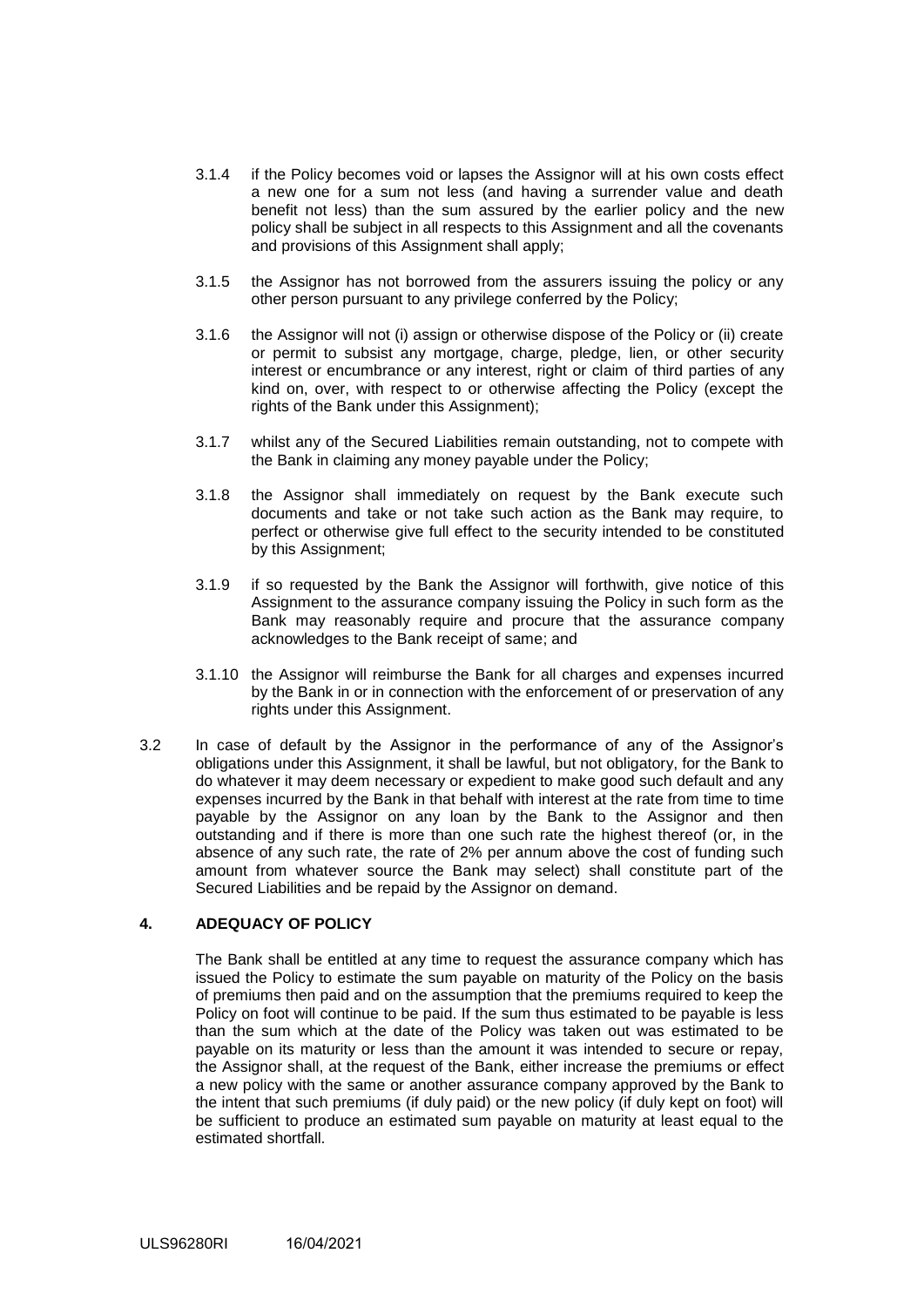## **5. CONTINUING SECURITY**

- 5.1 This Assignment shall be a continuing security, shall extend to the ultimate balance of the Secured Liabilities and shall continue in force notwithstanding any intermediate payment or discharge in whole or in part of the Secured Liabilities.
- 5.2 If the Bank receives or is deemed to be affected by notice (actual or constructive) of any subsequent mortgage, charge or other encumbrance or interest affecting the Policy or if for any reason this Assignment ceases to be a continuing security, the Bank may open one or more accounts for the Assignor in its books or continue any existing account(s) for the Assignor in its books but in either case, the liability of the Assignor in respect of the Secured Liabilities at the date of such cessation or at the time when the Bank received or was deemed to receive notice (as the case may be) shall remain regardless of any payments in or out of any such account.

# **6. DEFAULT**

- 6.1 If:
	- 6.1.1 any of the Secured Liabilities are not paid or discharged when due to be paid or discharged; or
	- 6.1.2 the Assignor defaults in complying with any of the terms hereof or of any facility from the Bank; or
	- 6.1.3 any event (whether described as an event of default or otherwise) occurs by virtue of which any of the Secured Liabilities becomes due to be paid or discharged before the date on which it would otherwise be due to be paid or discharged; or
	- 6.1.4 any warranty herein is or becomes incorrect in any respect; or
	- 6.1.5 the Assignor commits an act of bankruptcy, becomes of unsound mind or dies, then the security constituted by this Assignment shall become immediately enforceable.
- 6.2 At any time after the security hereby constituted has become enforceable the Bank may surrender the Policy to the assurance company liable on the Policy or exchange the Policy for a paid-up policy or obtain a refund of premiums or sell the Policy by public auction or private contract or otherwise without being liable for loss or diminution in the price obtained and exercise all other rights, remedies and powers of enforcement conferred by statute or otherwise on the Bank as the Bank sees fit.
- 6.3 No person (including a purchaser) dealing with the Bank or his agents will be concerned to enquire:
	- 6.3.1 whether any of the Secured Liabilities have become payable or remain due; or
	- 6.3.2 whether due notice has been given to any person; or
	- 6.3.3 whether any power which the Bank or any Receiver is purporting to exercise has become exercisable or has been or is being properly exercised; or
	- 6.3.4 whether the Receiver is authorised to act; or
	- 6.3.5 how any money paid to the Bank or to any Receiver is to be applied,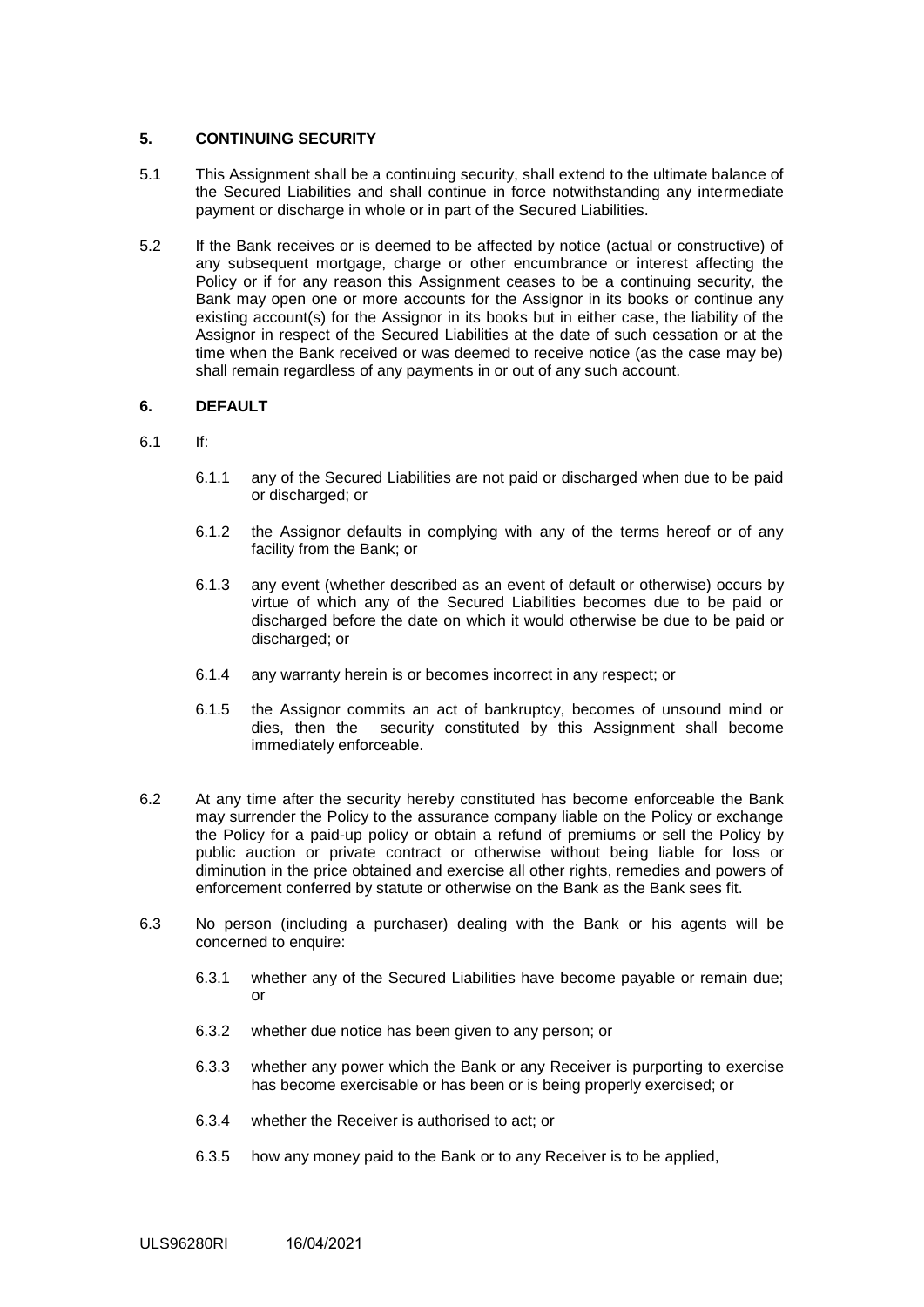6.4 The receipt of any officer or employee of the Bank for any money which may be or become payable or for any policy which may be or become deliverable for or in respect of or in exchange for the Policy (whether on a sale or surrender or otherwise) shall effectually discharge the person or persons paying or delivering such money or policy from liability for such payment or delivery and from being concerned to see to the application or being answerable for the misapplication of such money or policy and such person or persons shall not be bound or concerned to see or inquire whether at the time of such payment or delivery any money remains owing upon this Assignment.

# **7. POWER OF ATTORNEY**

- 7.1 The Assignor hereby irrevocably and by way of security appoints the Bank and its delegates and sub-delegates severally the attorney of the Assignor for the Assignor and in his name and on his behalf and as his act and deed or otherwise to execute, seal, deliver and otherwise perfect or do any deed, assurance, agreement, instrument and act which may be required or may be deemed proper for perfecting the Bank's title to the Policy or for vesting the Policy in it or any purchaser or for the exercise of any of the powers, rights or remedies hereby conferred on the Bank.
- 7.2 In the event that details of the Policy have not been inserted or fully inserted in the Schedule of this Assignment at the time the Assignor executes this Assignment, the Assignor hereby irrevocably and by way of security appoints the Bank and its delegates and sub-delegates severally the attorney of the Assignor to insert the particulars of the Policy in such schedule.
- 7.3 The Assignor ratifies and confirms whatever any attorney does or purports to lawfully do pursuant to its appointment under this clause.

## **8. MISCELLANEOUS**

- 8.1 All monies received, recovered or realised by the Bank under this Assignment may in the sole discretion of the Bank be credited to any suspense or impersonal account and may be held in such account for so long as the Bank may think fit pending their application from time to time (as the Bank shall be entitled to do at its sole discretion) in or towards the discharge of the Secured Liabilities
- 8.2 Nothing contained in this Assignment shall operate so as to merge or otherwise prejudice, affect or exclude any other security, guarantee or lien which the Bank may now or hereafter hold for the Secured Liabilities.
- 8.3 If there are two or more persons included in the expression the "Assignor" their liabilities hereunder shall be joint and several and the act or default of any of them shall be deemed to be the act or default of all of them. The Bank shall be at liberty to release or discharge any one or more of them from any liability under this Assignment or in respect of his or their interest in the Policy or to take any composition from or make any other arrangements or variation with any one or more of them without thereby releasing or discharging any other or others of them or otherwise prejudicing its rights or remedies against any other or others of them or the Policy.
- 8.4 In this Assignment the singular shall include the plural and vice versa and reference to any gender shall include all genders and headings are for reference purposes only and shall not affect the interpretation of this Assignment.
- 8.5 The Assignor shall not be entitled to assign or transfer any of his rights, benefits or obligations hereunder. The Bank may assign or transfer all or any of its rights and obligations hereunder and shall be entitled to impart any information concerning the Assignor to any actual or proposed assignee or transferee.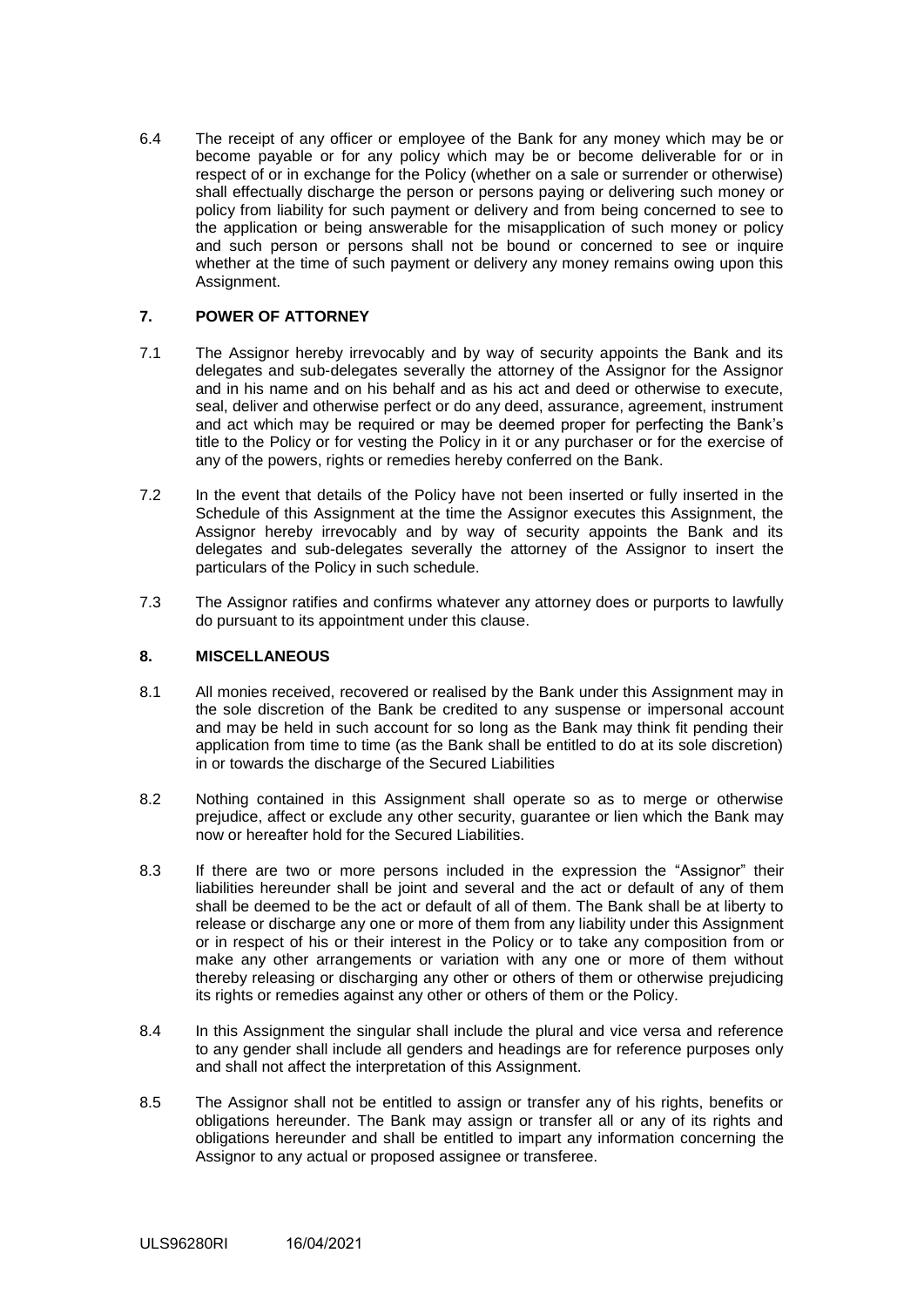- 8.6 Any notice or demand requiring to be served on the Assignor by the Bank hereunder may be served on the Assignor personally or by being left at or posted to the last address of the Assignor known to the Bank. Any such notice or demand shall be deemed to be served (i) when left at any address mentioned above (if left at such address); or (ii) when served (if served on the Assignor) or (iii) two days after posting (if served by post) and in proving service of any such notice or demand sent by post it shall be sufficient to show that the notice or demand was properly addressed and posted and such proof of service shall be effective notwithstanding that it was in fact not delivered or was returned undelivered.
- 8.7 This Assignment shall be governed by and construed in accordance with the Laws of Ireland.
- 8.8 The Assignor hereby agrees for the benefit of the Bank, and without prejudice to the right of the Bank to take proceedings in relation hereto before any other court of competent jurisdiction, that the courts of Ireland shall have jurisdiction to hear and determine any suit, action or proceeding that may arise out of or in connection with this Assignment and for such purposes irrevocably submits to the jurisdiction of such courts.

**IN WITNESS** whereof this Assignment has been duly executed as a deed on the date shown above.

| Life or lives(s) Assured: |  |
|---------------------------|--|
| Policy Date:              |  |
| Policy Number:            |  |
| Assurance Company:        |  |
| Amount Assured:           |  |

# **SCHEDULE**